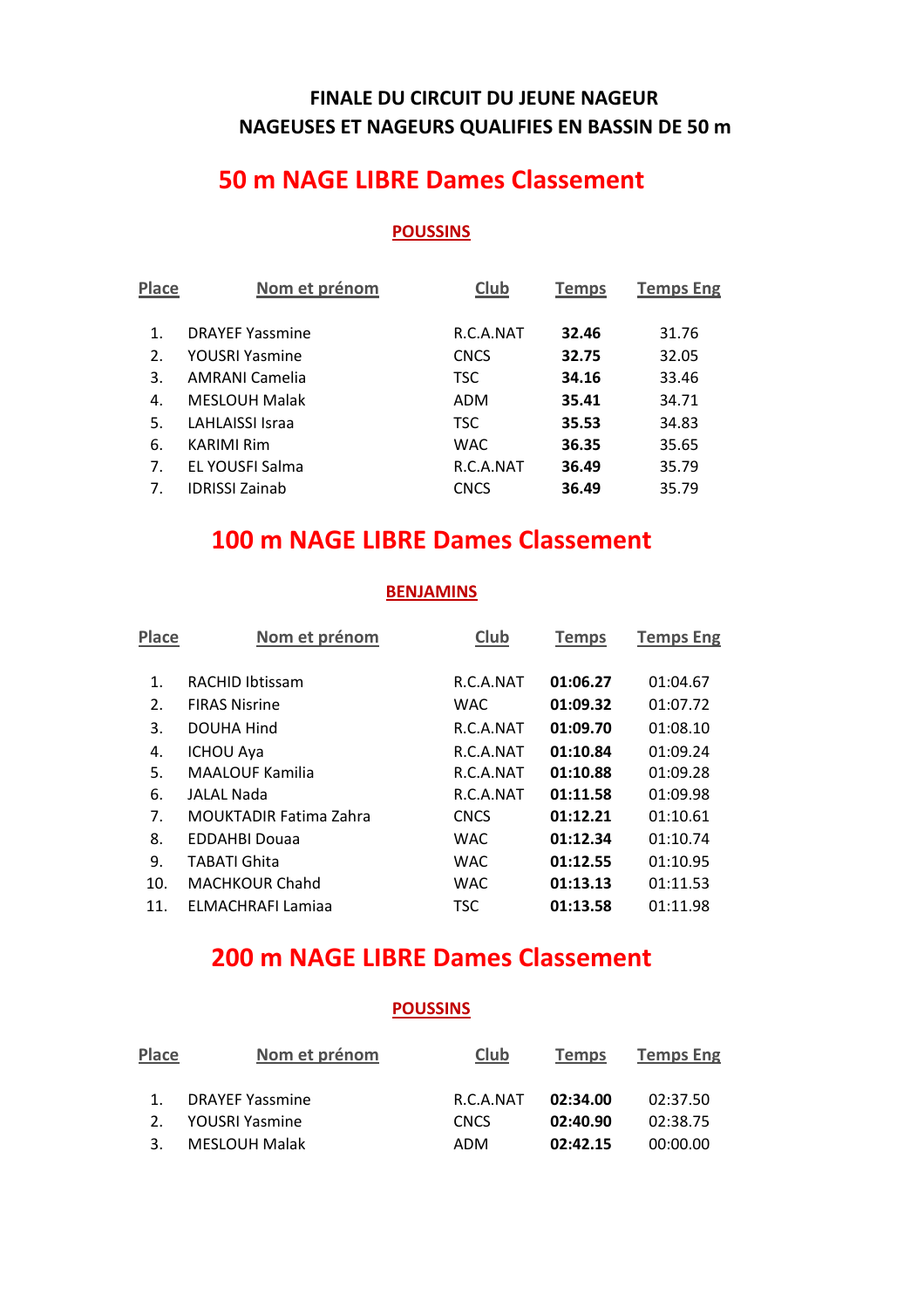# **400 m NAGE LIBRE Dames Classement**

#### **BENJAMINS**

| <b>Place</b> | Nom et prénom            | <b>Club</b> | <b>Temps</b> | <b>Temps Eng</b> |
|--------------|--------------------------|-------------|--------------|------------------|
| 1.           | <b>RACHID Ibtissam</b>   | R.C.A.NAT   | 05:17.28     | 05:09.78         |
| 2.           | <b>FIRAS Nisrine</b>     | <b>WAC</b>  | 05:18.36     | 05:10.86         |
| 3.           | <b>ICHOU Aya</b>         | R.C.A.NAT   | 05:20.38     | 05:12.88         |
| 4.           | DOUHA Hind               | R.C.A.NAT   | 05:23.07     | 05:15.57         |
| 5.           | <b>MAALOUF Kamilia</b>   | R.C.A.NAT   | 05:23.84     | 05:16.34         |
| 6.           | <b>JALAL Nada</b>        | R.C.A.NAT   | 05:26.58     | 05:19.08         |
| 7.           | <b>EDDAHBI Douaa</b>     | <b>WAC</b>  | 05:32.88     | 05:25.38         |
| 8.           | <b>ELMACHRAFI Lamiaa</b> | <b>TSC</b>  | 05:33.04     | 05:25.54         |
| 9.           | <b>MACHKOUR Chahd</b>    | <b>WAC</b>  | 05:34.31     | 05:26.81         |

## **50 m DOS Dames Classement**

### **BENJAMINS**

| <b>Place</b> | Nom et prénom          | Club       | <b>Temps</b> | <b>Temps Eng</b> |
|--------------|------------------------|------------|--------------|------------------|
| 1.           | <b>RACHID Ibtissam</b> | R.C.A.NAT  | 35.59        | 34.99            |
| 2.           | <b>FIRAS Nisrine</b>   | <b>WAC</b> | 37.20        | 36.60            |
| 3.           | <b>MAALOUF Kamilia</b> | R.C.A.NAT  | 37.41        | 36.81            |
| 4.           | DOUHA Hind             | R.C.A.NAT  | 37.77        | 37.17            |
| 5.           | <b>ICHOU Aya</b>       | R.C.A.NAT  | 38.08        | 37.48            |
| 5.           | <b>JALAL Nada</b>      | R.C.A.NAT  | 38.08        | 37.48            |
| 7.           | <b>EDDAHBI Douaa</b>   | WAC        | 38.11        | 37.51            |

#### **POUSSINS**

| Place | Nom et prénom          | Club        | <b>Temps</b> | <b>Temps Eng</b> |
|-------|------------------------|-------------|--------------|------------------|
|       | <b>DRAYEF Yassmine</b> | R.C.A.NAT   | 37.95        | 37.35            |
|       | YOUSRI Yasmine         | <b>CNCS</b> | 39.76        | 39.16            |
|       | <b>TOUHAMI Marwa</b>   | R.C.A.NAT   | 41.41        | 40.81            |

# **50 m BRASSE Dames Classement**

| <b>Place</b>  | Nom et prénom                 | <b>Club</b> | <b>Temps</b> | <b>Temps Eng</b> |
|---------------|-------------------------------|-------------|--------------|------------------|
|               | RACHID Ibtissam               | R.C.A.NAT   | 38.70        | 38.10            |
| $\mathcal{P}$ | <b>MOUKTADIR Fatima Zahra</b> | <b>CNCS</b> | 39.15        | 38.55            |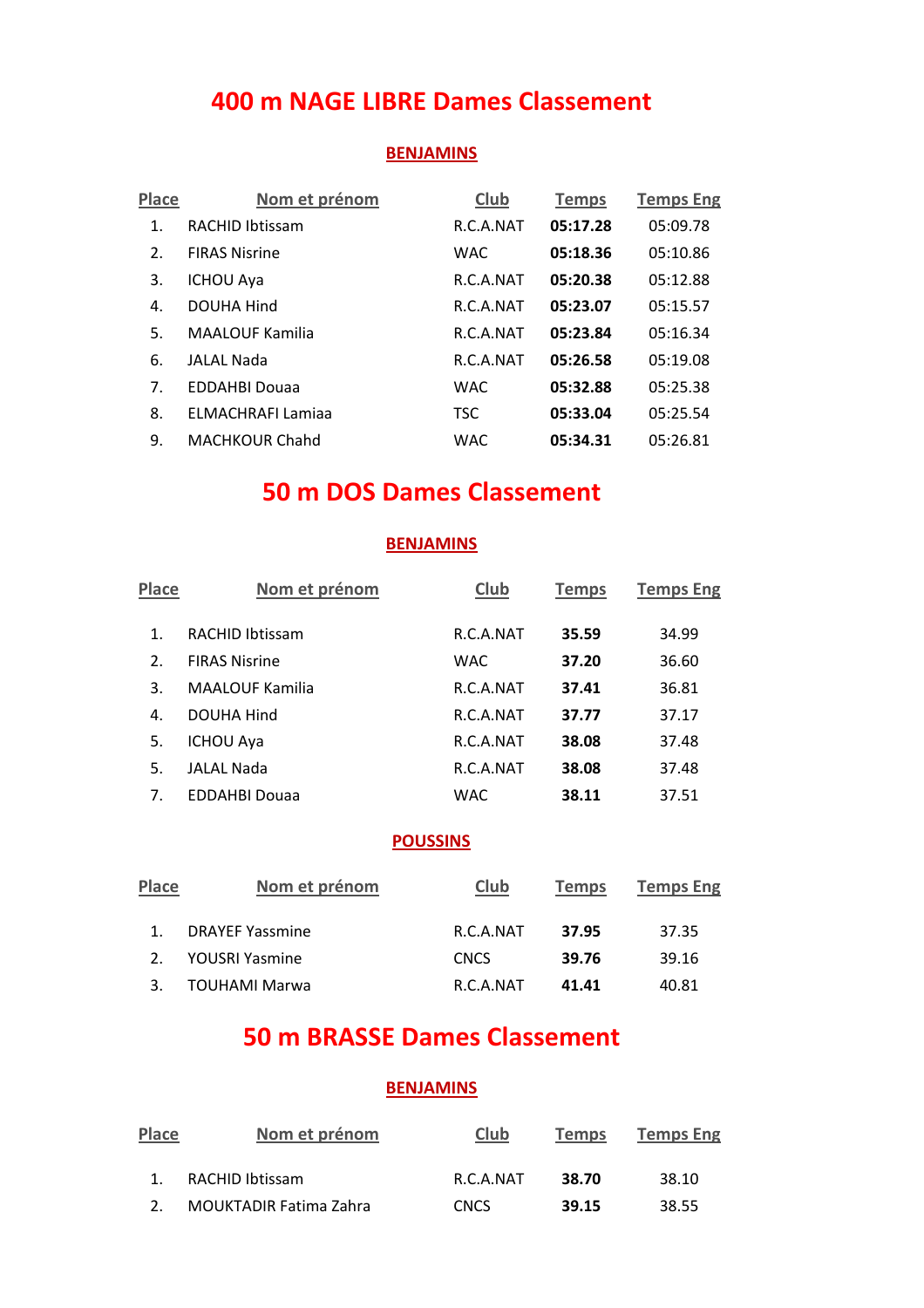| 3.             | DOUHA Hind               | R.C.A.NAT  | 39.78 | 39.18 |
|----------------|--------------------------|------------|-------|-------|
| 4.             | <b>ICHOU Aya</b>         | R.C.A.NAT  | 39.84 | 39.24 |
| 5.             | <b>FIRAS Nisrine</b>     | <b>WAC</b> | 40.22 | 39.62 |
| 6.             | <b>MAALOUF Kamilia</b>   | R.C.A.NAT  | 40.78 | 40.18 |
| 7 <sub>1</sub> | <b>ELMACHRAFI Lamiaa</b> | TSC.       | 40.97 | 40.37 |
| 8.             | <b>MACHKOUR Chahd</b>    | <b>WAC</b> | 41.16 | 40.56 |

### **POUSSINS**

| Place | Nom et prénom          | Club        | <b>Temps</b> | <b>Temps Eng</b> |
|-------|------------------------|-------------|--------------|------------------|
| 1.    | <b>DRAYEF Yassmine</b> | R.C.A.NAT   | 40.47        | 39.87            |
| 2.    | <b>MESLOUH Malak</b>   | ADM         | 41.61        | 41.01            |
| 3.    | <b>YOUSRI Yasmine</b>  | <b>CNCS</b> | 44.75        | 44.15            |
| 4.    | <b>TOUHAMI Marwa</b>   | R.C.A.NAT   | 46.53        | 45.93            |
| 5.    | LAHLAISSI Hajar        | <b>TSC</b>  | 46.84        | 46.24            |
| 6.    | <b>AMRANI Camelia</b>  | <b>TSC</b>  | 47.00        | 46.40            |
|       |                        |             |              |                  |

# **50 m PAPILLON Dames Classement**

### **BENJAMINS**

| Place | Nom et prénom          | Club       | <b>Temps</b> | <b>Temps Eng</b> |
|-------|------------------------|------------|--------------|------------------|
| 1.    | <b>MAALOUF Kamilia</b> | R.C.A.NAT  | 34.62        | 34.02            |
| 2.    | <b>RACHID Ibtissam</b> | R.C.A.NAT  | 34.83        | 34.23            |
| 3.    | <b>TABATI Ghita</b>    | <b>WAC</b> | 35.18        | 34.58            |
| 4.    | <b>FIRAS Nisrine</b>   | <b>WAC</b> | 35.43        | 34.83            |
| 5.    | <b>ICHOU Aya</b>       | R.C.A.NAT  | 35.77        | 35.17            |
| 6.    | <b>DOUHA Hind</b>      | R.C.A.NAT  | 37.64        | 37.04            |
| 7.    | <b>EDDAHBI Douaa</b>   | <b>WAC</b> | 37.66        | 37.06            |
| 8.    | LAMANE Safaa           | <b>WAC</b> | 37.73        | 37.13            |

#### **POUSSINS**

| <b>Place</b> | Nom et prénom          | Club        | <b>Temps</b> | <b>Temps Eng</b> |
|--------------|------------------------|-------------|--------------|------------------|
|              | <b>DRAYEF Yassmine</b> | R.C.A.NAT   | 35.04        |                  |
|              | YOUSRI Yasmine         | <b>CNCS</b> | 38.78        |                  |
|              | AMRANI Camelia         | TSC.        | 39.19        |                  |

## **200 m 4 NAGES Dames Classement**

| Place | Nom et prénom | Club | Temps | <b>Temps Eng</b> |
|-------|---------------|------|-------|------------------|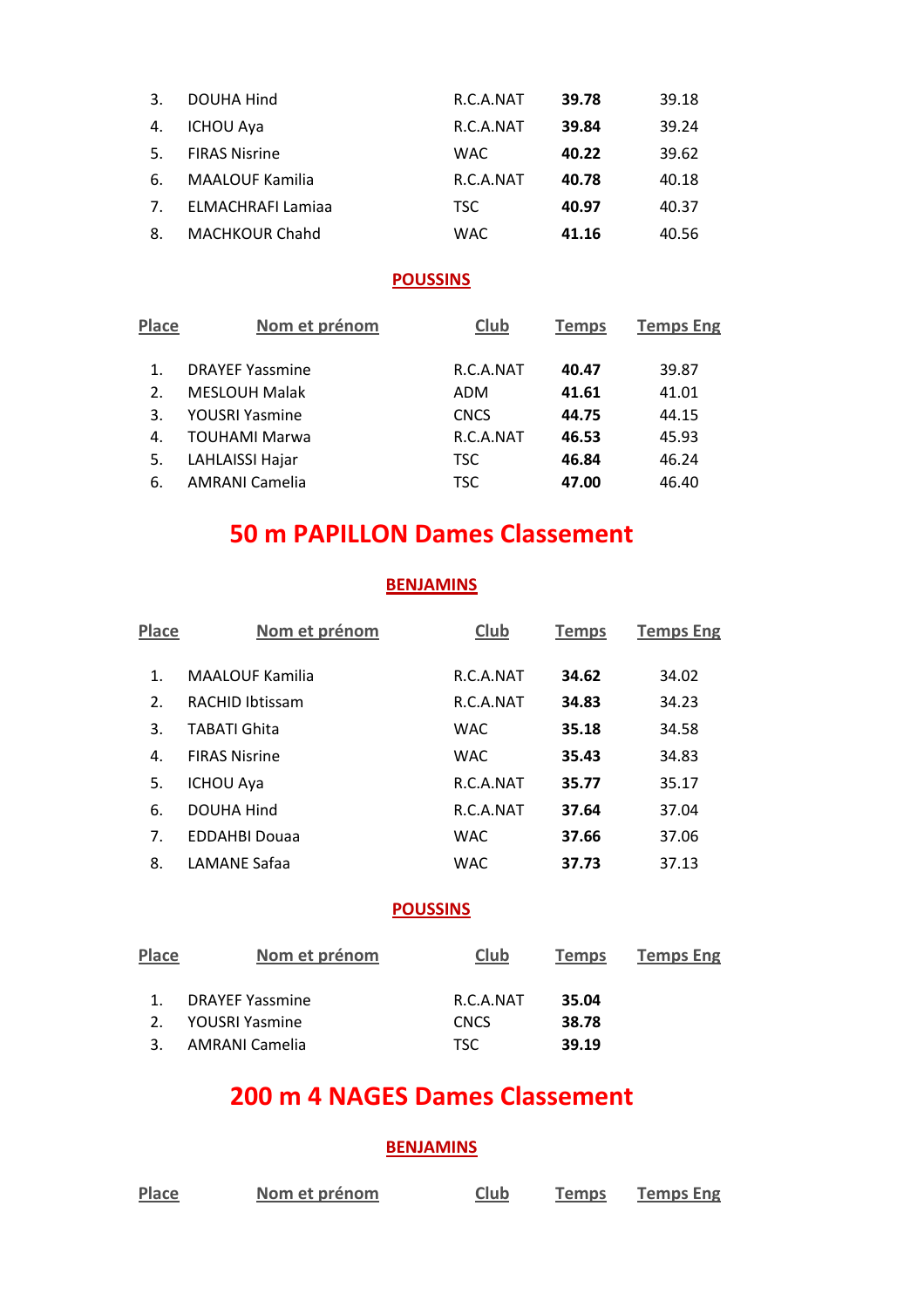| 1.  | <b>RACHID Ibtissam</b> | R.C.A.NAT  | 02:47.00 | 02:43.50 |
|-----|------------------------|------------|----------|----------|
| 2.  | <b>ICHOU Aya</b>       | R.C.A.NAT  | 02:48.58 | 02:45.08 |
| 3.  | DOUHA Hind             | R.C.A.NAT  | 02:49.34 | 02:45.84 |
| 4.  | <b>MAALOUF Kamilia</b> | R.C.A.NAT  | 02:51.05 | 02:47.55 |
| 5.  | <b>FIRAS Nisrine</b>   | <b>WAC</b> | 02:52.95 | 02:49.45 |
| 6.  | JALAL Nada             | R.C.A.NAT  | 02:55.45 | 02:51.95 |
| 7.  | ELMACHRAFI Lamiaa      | <b>TSC</b> | 02:56.38 | 02:52.88 |
| 8.  | LAMANE Safaa           | <b>WAC</b> | 03:00.54 | 02:57.04 |
| 9.  | <b>EDDAHBI Douaa</b>   | <b>WAC</b> | 03:01.38 | 02:57.88 |
| 10. | <b>MACHKOUR Chahd</b>  | <b>WAC</b> | 03:01.41 | 02:57.91 |

### **POUSSINS**

| <b>Place</b> | Nom et prénom          | Club        | <b>Temps</b> | <b>Temps Eng</b> |
|--------------|------------------------|-------------|--------------|------------------|
|              | <b>DRAYEF Yassmine</b> | R.C.A.NAT   | 02:49.66     | 02:46.16         |
|              | <b>YOUSRI Yasmine</b>  | <b>CNCS</b> | 03:04.78     | 03:01.28         |
| 3.           | <b>AMRANI Camelia</b>  | TSC.        | 03:17.91     | 03:14.41         |
| 4.           | <b>TOUHAMI Marwa</b>   | R.C.A.NAT   | 03:22.56     | 03:19.06         |
| 5.           | <b>LAHLAISSI Israa</b> | <b>TSC</b>  | 03:23.41     | 03:19.91         |
| 6.           | LAHLAISSI Hajar        | <b>TSC</b>  | 03:24.84     | 03:21.34         |

# **50 m NAGE LIBRE Messieurs Classement**

### **POUSSINS**

| Place        | Nom et prénom               | Club | <b>Temps</b> | <b>Temps Eng</b> |
|--------------|-----------------------------|------|--------------|------------------|
| $\mathbf{1}$ | MALKI Mohamed               | WAC. | 33.42        | 32.72            |
|              | MAHRACH Ahmed Amine         | WAC. | 34.34        | 33.64            |
|              | <b>CHOUAIBI Saif Eddine</b> | ADM  | 35.38        | 34.68            |

# **100 m NAGE LIBRE Messieurs Classement**

| <b>Place</b> | Nom et prénom           | Club        | <b>Temps</b> | <b>Temps Eng</b> |
|--------------|-------------------------|-------------|--------------|------------------|
| 1.           | EL MANSAR Mehdi         | R.C.A.NAT   | 01:02.80     | 01:01.20         |
| 2.           | <b>EDDARI Ilias</b>     | R.C.A.NAT   | 01:04.85     | 01:03.25         |
| 3.           | LAGSSAIBI Ilyas         | R.C.A.NAT   | 01:07.59     | 01:05.99         |
| 4.           | <b>EL YOUSFI Ismail</b> | R.C.A.NAT   | 01:08.33     | 01:06.73         |
| 5.           | <b>LARABI Ilyas</b>     | <b>CNCS</b> | 01:08.45     | 01:06.85         |
| 6.           | <b>RAFILI Mohamed</b>   | R.C.A.NAT   | 01:08.55     | 01:06.95         |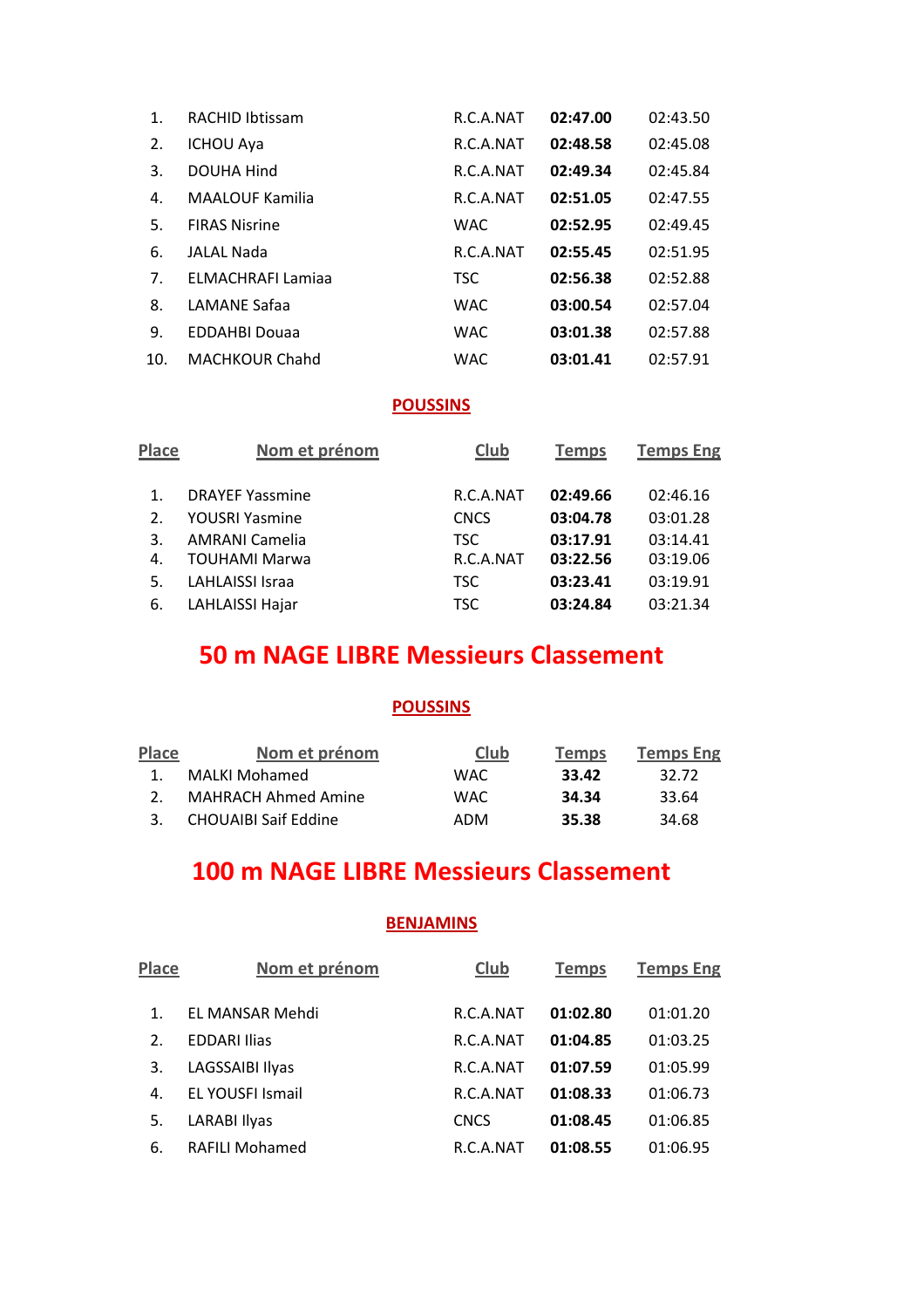## **200 m NAGE LIBRE Messieurs Classement**

#### **POUSSINS**

| Place | Nom et prénom                | Club      | <b>Temps</b> | <b>Temps Eng</b> |
|-------|------------------------------|-----------|--------------|------------------|
|       | MAHLI Yasser                 | R.C.A.NAT | 02:50.95     | 02:47.55         |
|       | <b>BOUCHANE Mohamed Taha</b> | ADM       | 02:50.99     | 02:47.59         |

## **400 m NAGE LIBRE Messieurs Classement**

**BENJAMINS**

## **Place Nom et prénom Club Temps Temps Eng** 1. EL MANSAR Mehdi R.C.A.NAT **04:42.98** 04:35.48 2. EDDARI Ilias R.C.A.NAT **05:01.60** 04:54.10 3. EL YOUSFI Ismail R.C.A.NAT **05:12.27** 05:04.77 4. LARABI Ilyas CNCS **05:16.09** 05:08.59 5. LAGSSAIBI Ilyas R.C.A.NAT **05:18.99** 05:11.49 6. RAFILI Mohamed R.C.A.NAT **05:22.37** 05:14.87

## **50 m DOS Messieurs Classement**

#### **BENJAMINS**

| <b>Place</b>    | Nom et prénom                 | Club        | <b>Temps</b> | <b>Temps Eng</b> |
|-----------------|-------------------------------|-------------|--------------|------------------|
| $\mathbf 1$ .   | EL MANSAR Mehdi               | R.C.A.NAT   | 33.77        | 33.17            |
| 2.              | <b>OUAMMOU Mohamed Badr</b>   | <b>WAC</b>  | 33.90        | 33.30            |
| 3.              | <b>FL YOUSELISMAIL</b>        | R.C.A.NAT   | 34.60        | 34.00            |
| 4.              | LAGSSAIBI Ilyas               | R.C.A.NAT   | 35.73        | 35.13            |
| 5.              | <b>BOUKIOUD Saad</b>          | <b>CNCS</b> | 36.59        | 35.99            |
| 6.              | <b>CHOUAIBI Mohamed Amine</b> | <b>ADM</b>  | 36.75        | 36.15            |
| 7.              | ZEHNOUNI Mehdi                | <b>DHJ</b>  | 36.76        | 36.16            |
| <b>POUSSINS</b> |                               |             |              |                  |

**Place Nom et prénom Club Temps Temps Eng**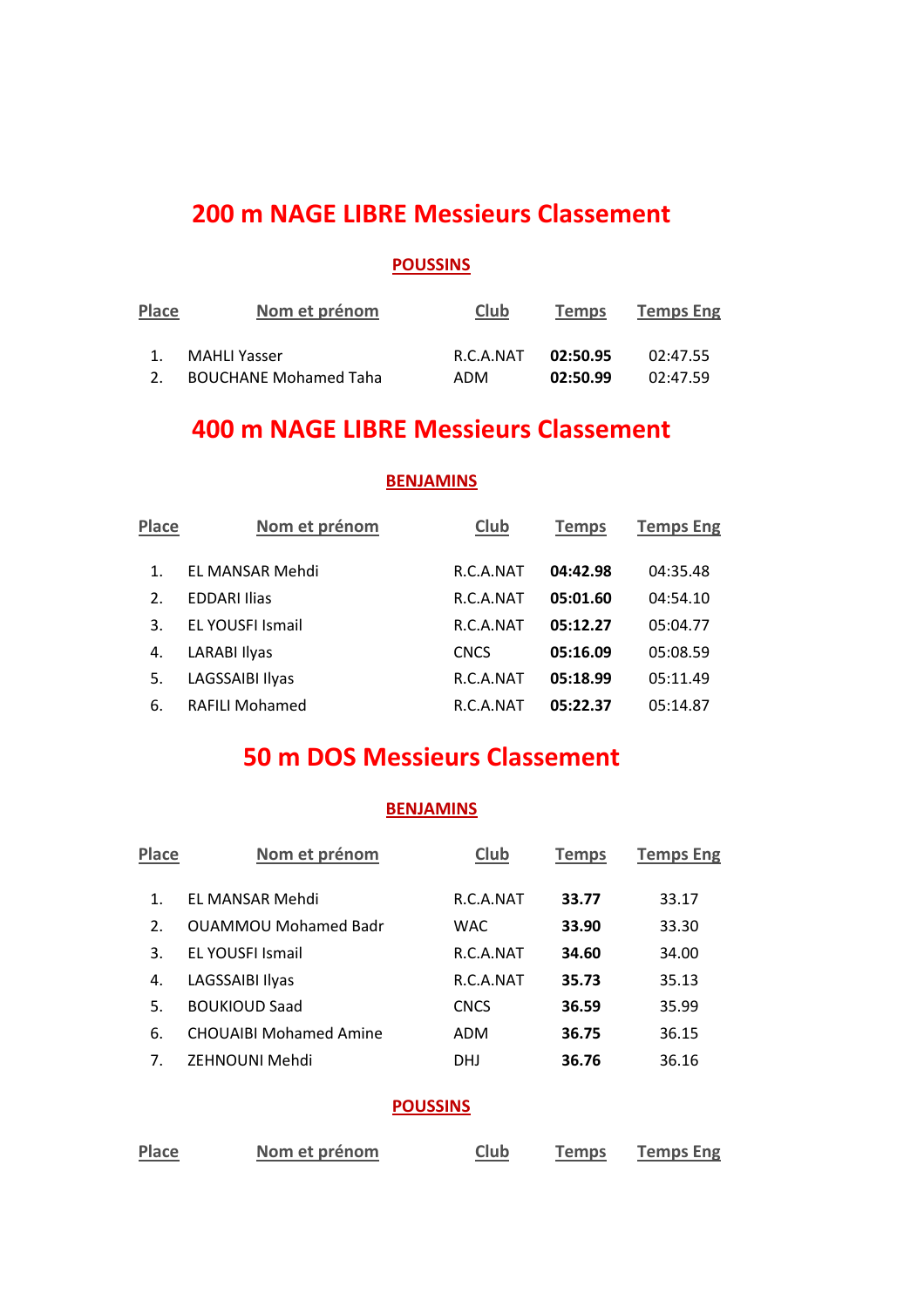# **50 m BRASSE Messieurs Classement**

### **BENJAMINS**

| Place           | Nom et prénom               | Club       | <b>Temps</b> | <b>Temps Eng</b> |  |
|-----------------|-----------------------------|------------|--------------|------------------|--|
|                 | EL MANSAR Mehdi             | R.C.A.NAT  | 38.09        | 37.49            |  |
| 2.              | <b>OUAMMOU Mohamed Badr</b> | <b>WAC</b> | 39.66        | 39.06            |  |
| <b>POUSSINS</b> |                             |            |              |                  |  |
| <b>Place</b>    | Nom et prénom               | Club       | <b>Temps</b> | <b>Temps Eng</b> |  |
|                 | <b>BOUSLIM Ali</b>          | TSC        | 45.40        | 44.80            |  |

# **50 m PAPILLON Messieurs Classement**

| <b>BENJAMINS</b> |                             |             |              |                  |  |
|------------------|-----------------------------|-------------|--------------|------------------|--|
| Place            | Nom et prénom               | Club        | <b>Temps</b> | <b>Temps Eng</b> |  |
| 1.               | EL MANSAR Mehdi             | R.C.A.NAT   | 30.52        | 29.92            |  |
| 2.               | LAGSSAIBI Ilyas             | R.C.A.NAT   | 31.53        | 30.93            |  |
| 3.               | <b>OUAMMOU Mohamed Badr</b> | <b>WAC</b>  | 32.78        | 32.18            |  |
| 4.               | <b>EL YOUSFI Ismail</b>     | R.C.A.NAT   | 33.20        | 32.60            |  |
| 5.               | <b>EDDARI Ilias</b>         | R.C.A.NAT   | 33.91        | 33.31            |  |
| 6.               | LARABI Ilyas                | <b>CNCS</b> | 34.61        | 34.01            |  |
| 7.               | <b>RAFILI Mohamed</b>       | R.C.A.NAT   | 34.75        | 34.15            |  |
|                  |                             |             |              |                  |  |

| <b>POUSSINS</b> |                     |      |              |                  |
|-----------------|---------------------|------|--------------|------------------|
| Place           | Nom et prénom       | Club | <b>Temps</b> | <b>Temps Eng</b> |
|                 | MAHRACH Ahmed Amine | WAC  | 38.07        | 37.47            |

# **200 m 4 NAGES Messieurs Classement**

| <b>Place</b>   | Nom et prénom               | Club      | <b>Temps</b> | <b>Temps Eng</b> |
|----------------|-----------------------------|-----------|--------------|------------------|
|                | EL MANSAR Mehdi             | R.C.A.NAT | 02:37.15     | 02:33.65         |
| 2 <sub>1</sub> | <b>OUAMMOU Mohamed Badr</b> | WAC.      | 02:47.10     | 02:43.60         |
| 3.             | LAGSSAIBI Ilyas             | R.C.A.NAT | 02:50.31     | 02:46.81         |
|                | EL YOUSFI Ismail            | R.C.A.NAT | 02:51.38     | 02:47.88         |